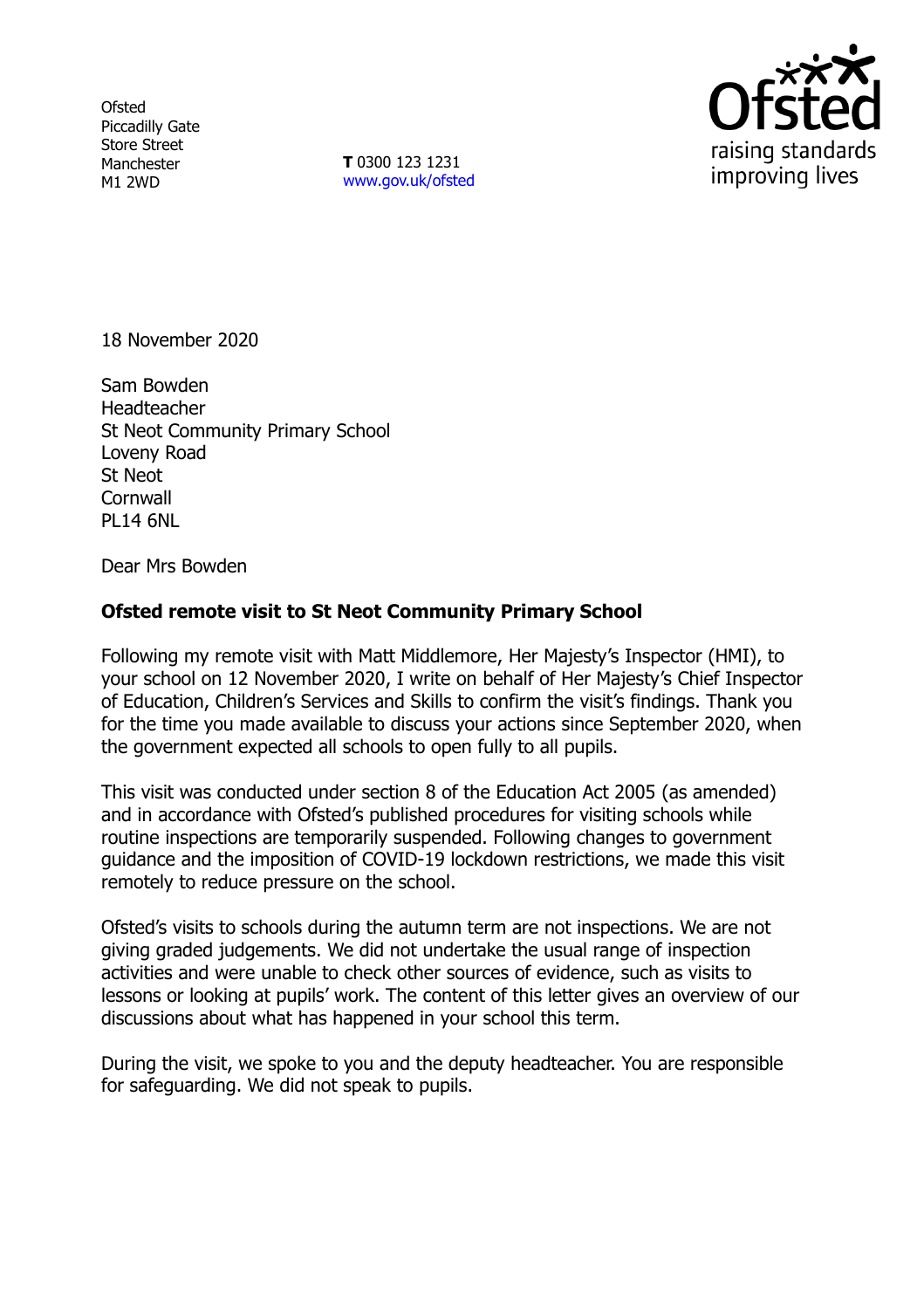

## **Context**

Her Majesty's Chief Inspector of Education, Children's Services and Skills is leading Ofsted's work into how England's education system is managing the return to full education for pupils following an extended break in formal schooling due to the COVID-19 (coronavirus) pandemic.

In undertaking this focused work, HMI are visiting a broad range of schools. HMI will visit a sample of:

- approximately 1,200 schools across all Ofsted grades (outstanding, good, requires improvement and inadequate)
- maintained schools, academies and free schools, special schools and centres of alternative provision, including those in cities, and coastal, town or rural communities.

The information from this visit will feed into Ofsted's national reporting so that the insights can be shared with the government and the education sector. We did not find any significant concerns during the visit. In such a case, an inspection report would be published on our website and available to parents and carers.

We did not consider your response to COVID-19 during the spring and summer terms 2020, when the school was not open to all pupils.

## **From this visit, inspectors noted that:**

- No pupils have had to self-isolate.
- Pupils began studying their usual curriculum from 3 September 2020. The order of topics they study has changed in music and physical education. In Years 5 and 6, pupils are spending more time learning science.
- Children in the Nursery and Reception class are continuing to follow the early years curriculum.
- Teachers have checked pupils' starting points in reading. You told us that this has helped teachers to identify the precise letter sounds that pupils need help with. You have introduced extra reading sessions to help pupils catch up.
- You have checked pupils' understanding in mathematics. You found that some pupils have lost their fluency when working with numbers. You have introduced extra sessions to help pupils get back on track.
- You have undertaken checks to see what pupils know in other subjects, such as writing, music and science. Teachers are using this information to identify gaps in pupils' learning and to adjust their teaching accordingly.